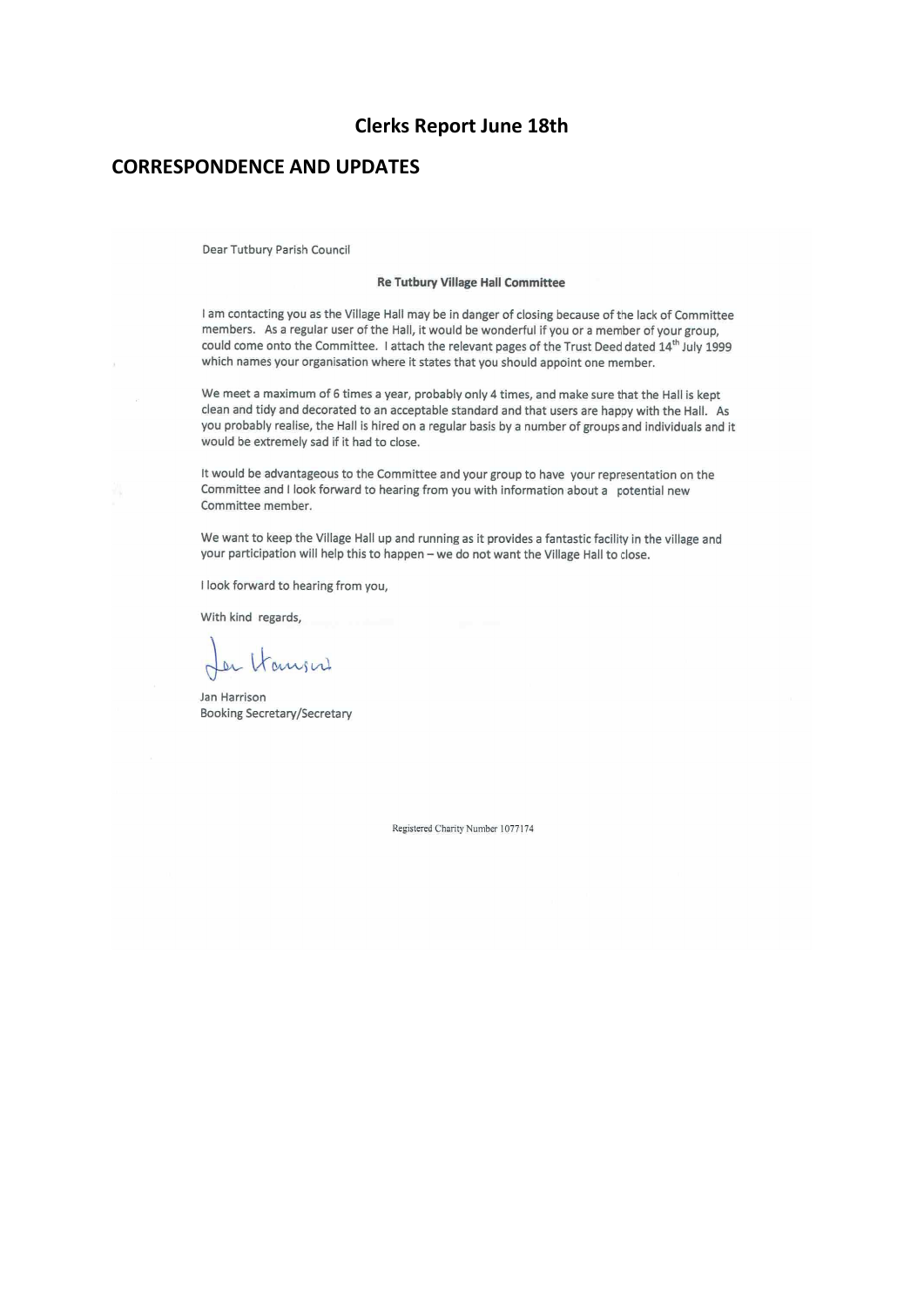charitable purposes and to exchange information and advice with them:

- to appoint and constitute such advisory committees as the committee  $(vii)$ may think fit: provided that all acts and proceedings of any such committees shall be fully and promptly reported to the committee;
- (viii) to do all such other lawful acts as are necessary for the achievement of the objects.

#### 7. **Committee of Management.**

Except as hereinafter in the paragraph provided, the committee  $(1)$ shall consist of:

6 elected members;

- 12 appointed members and may include not more than 5 co-opted members.
- $(2)$ The elected members (other than those elected under subparagraph 8 of the section) shall be elected at the annual general meeting to be held as in this deed provided.
- $(3)$ One member shall be appointed by each of the following organisations:

**Tutbury Civic Society** 

Tutbury Womens Institute

Tutbury Parent & Toddler Group

Tutbury Tourism & Trade Association

Tutbury Youth Club

**Tutbury Rambling Club**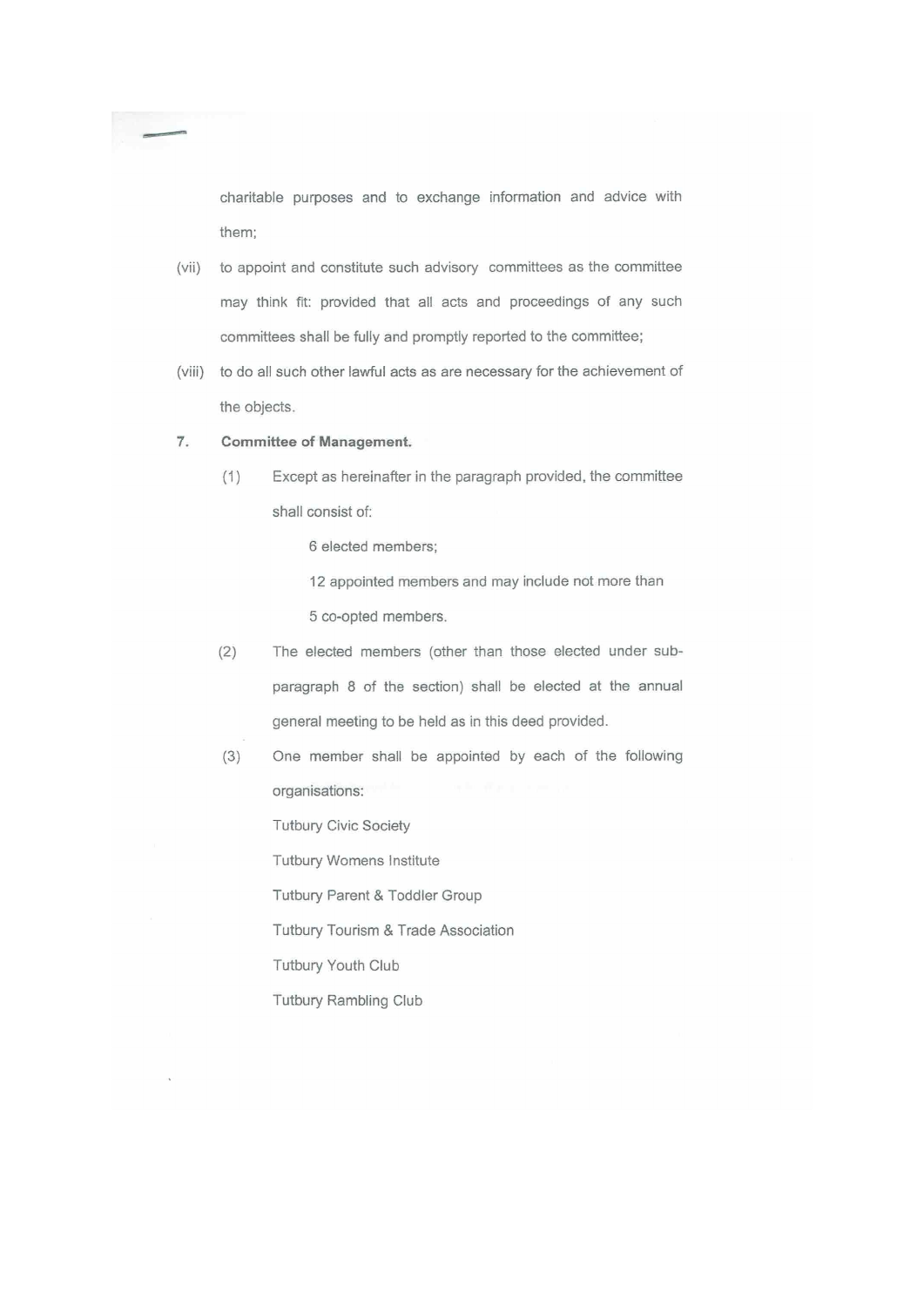**Tutbury Allotment Association** Tutbury Cricket Club **Tutbury Parish Charities** Tutbury Parish Council **Tutbury Senior Citizens** Tutbury & District Elderley & Handicapped Club Co-opted members shall be appointed at a fully constituted meeting of the committee. Subject to the provisions of sub-paragraphs (6) and (8) of this

 $(5)$ paragraph the period of office of members shall commence:

- (a) in the case of elected members; at the end of the annual general meeting at which they were elected;
- (b) in the case of appointed members appointed before the annual general meeting in any year, at the end of that meeting or, in the case of an appointed member appointed after such annual general meeting or to fill a casual vacancy, on the day of which notification of his appointment is received by the secretary;
- (c) in the case of co-opted members, from the date of their co-option.
- $(6)$ All members of the committee shall retire from office together at the end of the annual general meeting next after the date on which they came into office but they may be re-elected or reappointed.

ans

L Kam

 $(4)$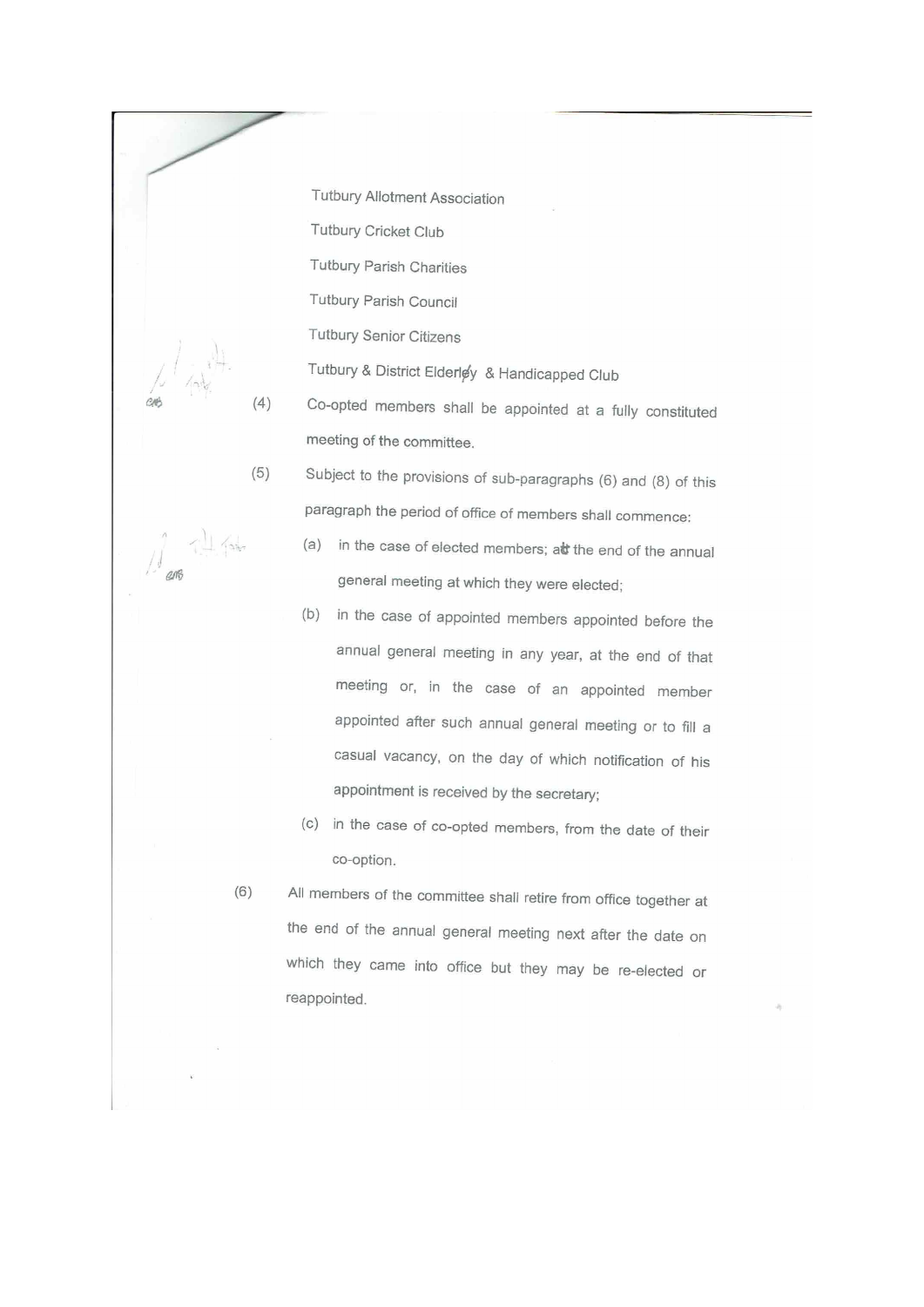Reports of anti-social behaviour has been passed onto the PCSO

The anti-social behaviour reported has been swearing, trespassing in parishioner's gardens, leaving litter and vandalism of a footpath sign and bin. The age of the children are aged 7yrs and upwards with older children aged between 12 and 14yrs.

The pcso and school have been informed. CCS 2018/BKV Entrants Update

12 June 2018

TO ALL BKV ENTRANTS

Dear BKV Entrant

Further to our letter dated 15 March 2018, we now write to provide an update on the changes at the Community Council of Staffordshire (CCS).

At the CCS Board meeting on 6 June 2018, which followed the completion of the due diligence process with Support Staffordshire, the respective Boards decided that a merger was not the best option for the successful deployment of the CCS activities.

Consequently, CCS will be investigating other options for the deployment of its activities to - -facilitate closure of CCS on 31 August 2018.

We can assure you that the 2018 BKV competition will be administered as usual by CCS. For 2019 and onwards the competition will be run by The Community Foundation of Staffordshire with John Perry, MBE, continuing as Chairman of the BKV Working Group.

We will keep you advised of any further developments.

Yours sincerely

Kledd

Chris Welch Chief Executive

# **The Armistice and Armed Forces Communities Programme**

A charity called "Remembered", which aims to commemorate the Fallen of the First World War, is currently running a grant scheme with the Armed Forces Covenant Fund Trust to help communities host a fully funded commemorative silhouette installation. Parish Councils are eligible for this scheme.

The silhouettes represent those lost in the First World War, whose names appear on local war memorials around the country, bringing them back into their place of worship, their school, their workplace or wherever their absence was felt, as the centenary approaches. These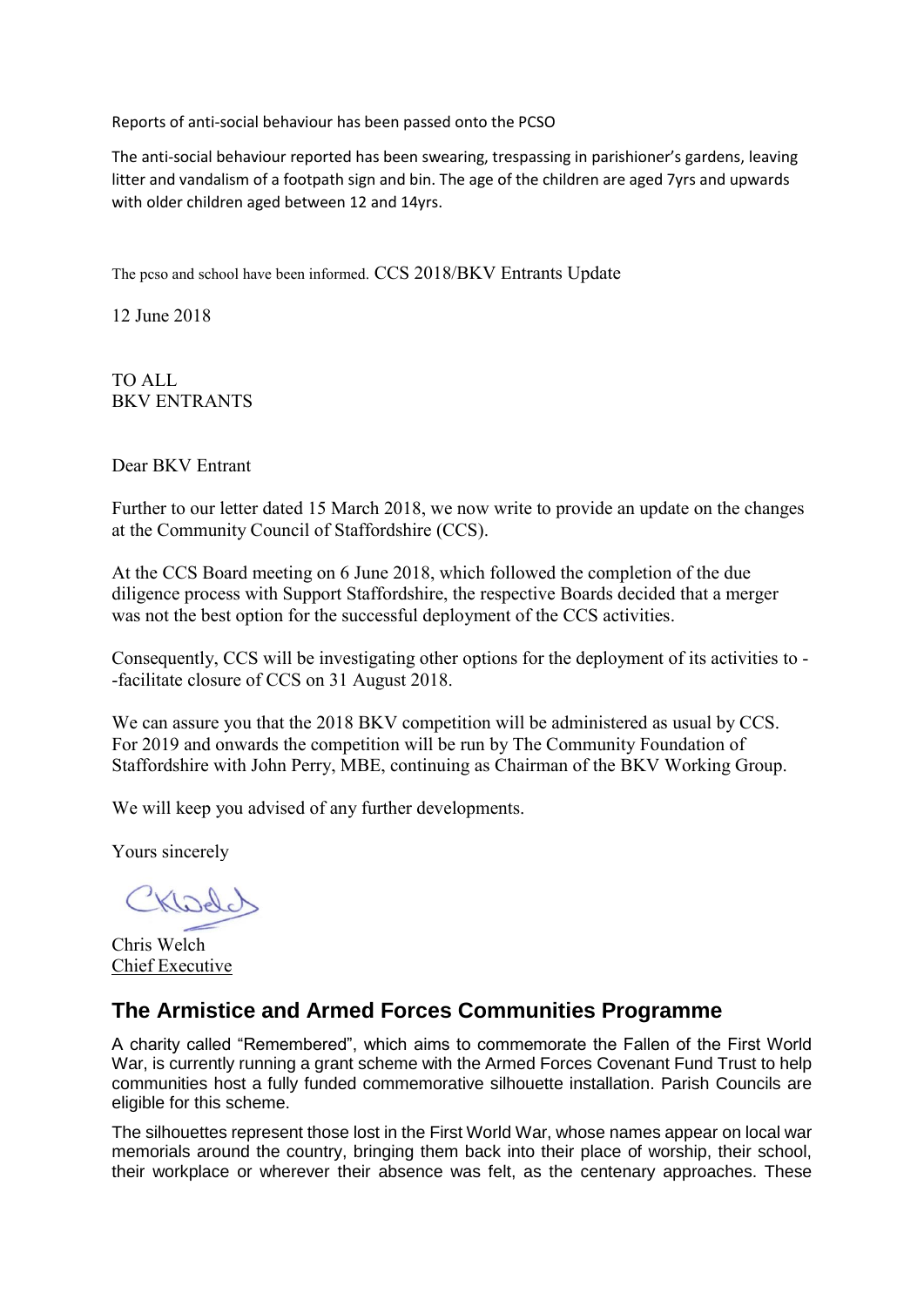micro-grants can fund up to ten silhouettes to support Remembrance Day activities for the centenary of the First World War.

Applications are only open until 30<sup>th</sup> June and councils can apply here: [http://www.covenantfund.org.uk/?page\\_id=215](http://www.covenantfund.org.uk/?page_id=215) - Unfortunately the wording was previously unclear and didn't explicitly mention that Parish Councils could apply, so "Remembered" would like to reassure them that they now can.

## **Local Councillor Training Course – Wednesday 25 July 2018**

A Local Councillor Training Course has been arranged for Wednesday 25 July 2018. The topics being discussed are:

- Profile of an Active Council
- Profile of a Local Councillor
- A Good Chairman
- The Role of the Clerk
- The Council as Employer
- The Law and Local Councils
- Administrative Duties
- Section 137
- Council Budgets and Precepts
- VAT
- Audit Arrangements and Fees
- Transparency Code
- What's on the Agenda
- The Localism Act 2011
- Planning
- The Nolan Principles

**Date:** Wednesday 25 July 2018

**Time:** 7.00pm – 9.00pm

**Venue:** Trentham / Rudyard Suite, Staffordshire Place One, Tipping Street, Stafford ST16 2LP

**Cost:** £20.00 for the first delegate, £15.00 for the second and £10.00 for subsequent delegates from the same affiliated council. The prices are doubled for unaffiliated councils.

## **Planning**

## **P/2018/00678**

Proposal: Reduction of hedge to original points of cutting, crown reduction of two Holly trees and reduction of one Conifer tree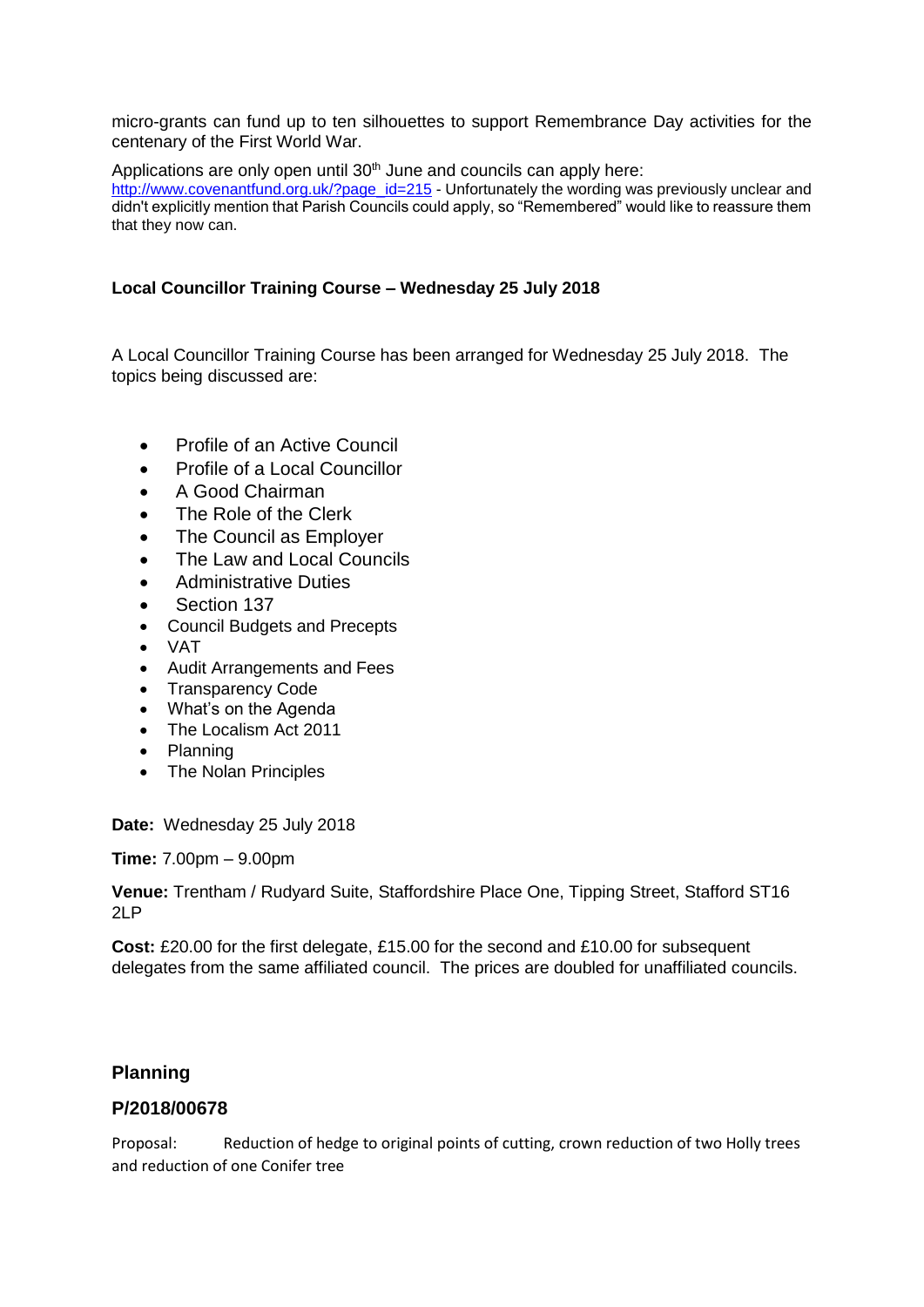Location: The Hawthorns, 43 Monk Street, Tutbury, Staffordshire, DE13 9NA

## **P/2018/00685**

Proposal: Conversion of existing garage to form additional living accommodation, part first floor and two storey side/rear extension and erection of a single storey side extension to form garage

Location: 2 Spinney Close, Fauld Lane, Fauld, DE13 9HW

#### **P/2017/00685**

KANGS revised plans submitted comment deadline 8<sup>th</sup> June extension granted.

53 Ferrers Avenue Tutbury Staffordshire DE13 9JP

Comments made last time

TPC would like to object to this application. The proposed plans are too large for the site. There would be insufficient parking for two dwellings and a shop. Tutbury Parish Council believes that this would lead to an overdeveloped property.

## **DECISIONS**

EAST STAFFORDSHIRE BOROUGH COUNCIL in pursuance of powers under the above-mentioned Act hereby PERMITS:

#### **Construct scheme of 21 dwellings with associated garages**

#### **Land at Burton Road, Tutbury, Staffordshire**

in accordance with the submitted documents and plans, subject to the SECTION 106 AGREEMENT DATED 12 JUNE 2018 and subject to the conditions specified hereunder:

1

The development hereby permitted shall be begun before the expiration of three years from the date of this permission.

Reason: To conform with Section 91(1) of the Town and Country Planning Act 1990 as amended by Section 51 of the Planning and Compulsory Purchase Act 2004.

2

The development hereby permitted shall be carried out in accordance with the following approved plans subject to compliance with other conditions of this permission:

Site Location Plan Drawing No: MI1094-001 dated as received on 29/11/17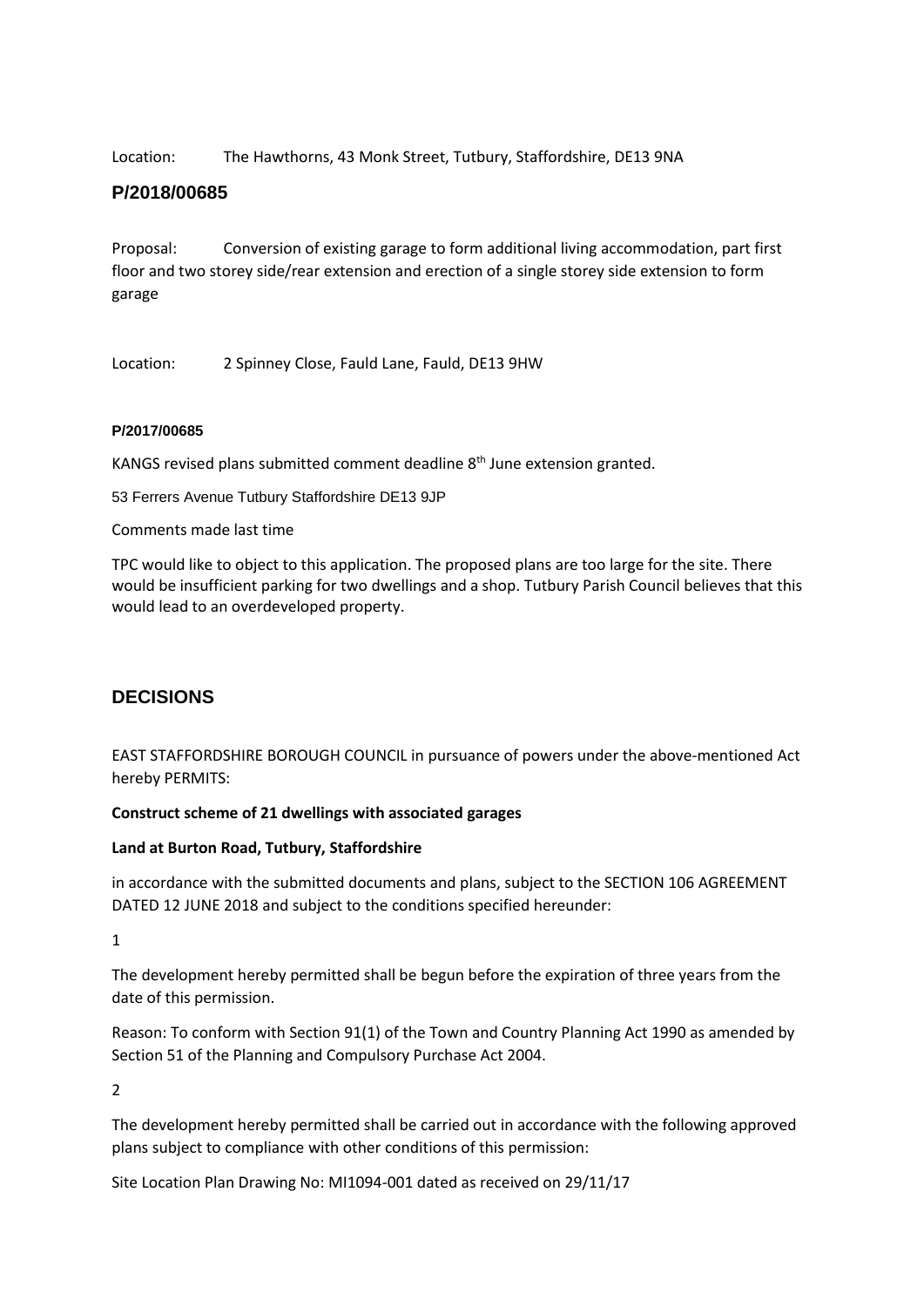Amended Proposed Presentation Layout Drawing No: MI1094-006 Revision C dated as received

Clerks Annual salary increase

EAST STAFFORDSHIRE BOROUGH COUNCIL in pursuance of powers under the above-mentioned Act hereby PERMITS:

Construct scheme of 21 dwellings with associated garages

Land at Burton Road, Tutbury, Staffordshire

in accordance with the submitted documents and plans, subject to the SECTION 106 AGREEMENT DATED 12 JUNE 2018 and subject to the conditions specified hereunder:

1

The development hereby permitted shall be begun before the expiration of three years from the date of this permission.

Reason: To conform with Section 91(1) of the Town and Country Planning Act 1990 as amended by Section 51 of the Planning and Compulsory Purchase Act 2004.

2

The development hereby permitted shall be carried out in accordance with the approved plans

subject to compliance with other conditions of this permission.

## **Footpath Maintenance**

A fault report has been logged for the verge at Ironwalls and only a thin strip has been but that has not solved the problem. The strip was cut was not roadside. This will be logged again.

A similar issue was reported at Redhill Lane, but SCC would not cut this.

The footpath from Ludgate street up to the school is overgrown with weeds. This does not seem to be on the county or the borough schedule as it is a problem each year. How do we get to see whose schedule this is on?

A parishioner has raised concern that litter is building up in overgrown areas.

Should we consider voluntary groups such as Duke of Edinburgh students to clear litter as other parishes do.

The contractor has left it 6 weeks since the last cut one is due do we want this monthly or bi monthly? It was monthly last year.